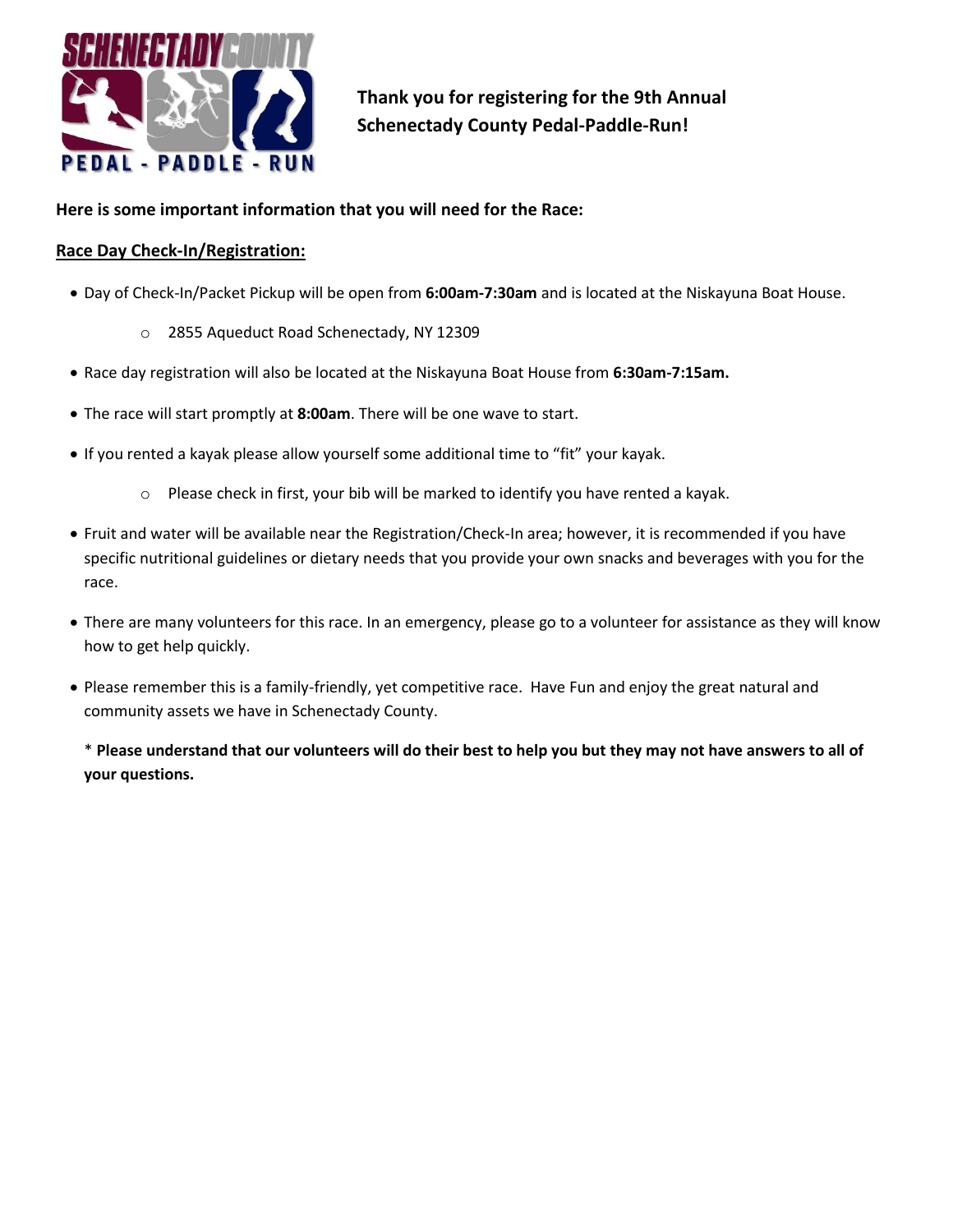### **Equipment Drop and Setup:**

• Equipment (bikes, boats, helmets, lifejackets, etc.) must be dropped off BEFORE you check in: drive your car up through **the drop off location at the Niskayuna Boathouse**, drop of your equipment then park on Balltown Road at Craig Elementary School, and then take the shuttle back to the Race location. You can also ride your bike to the start via the Bike Path behind Craig Elementary (~1.5 miles). There is no parking at the race location, see map below.



- $\circ$  Unload Kayaks first at dock location on grass area then unload Bikes in the Transition Area (we will have security at both sites) and drive to event parking at Craig Elementary School.
- o **People who rented Kayaks with their registration will pick up their Kayak from the rental location when they start the paddle. You will receive a confirmation wrist band at check in. The paddler must have the wristband to take a rental kayak.**
- o **Please follow red line on map below depending on which direction you are traveling in from:**

Parking and shuttle are FREE and located 1.2 miles up Balltown Road on the left hand side of street:

## 2855 Aqueduct Road 2566 Balltown Rd Schenectady, NY 12309 Schenectady, NY 12309

**The Boat House (Race Location) Craig Elementary School (Parking Location)**

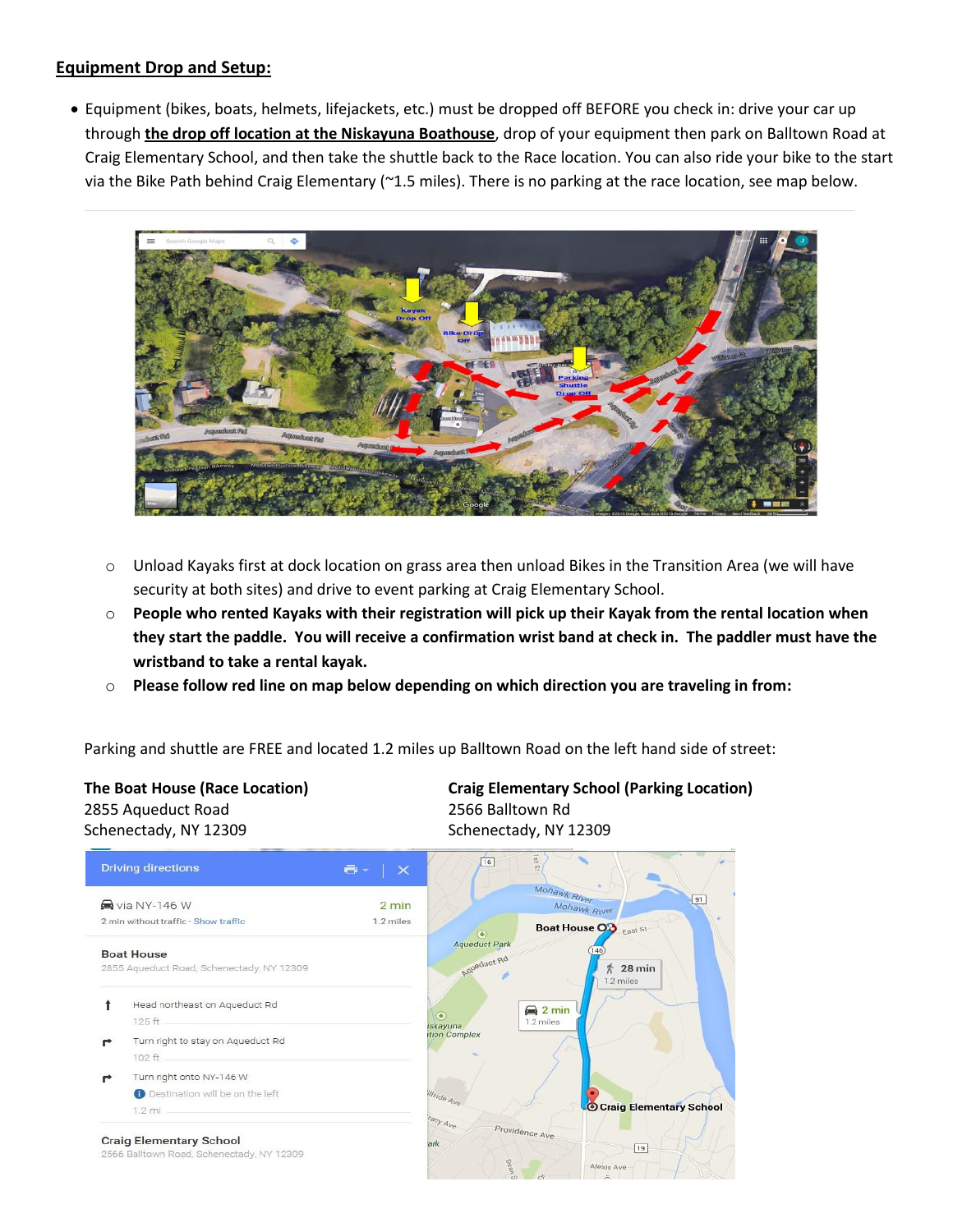## **DURING THE RACE:**

- The race will be completed in the following order: biking, paddling, and then running.
- Full instructions are available on the Pre-Race Rules Form.
- **Cyclists: Starting line lineup will be at 7:50am**. Cyclists will walk their bikes from the transition area to the starting line on Aqueduct Road. Please line up at the start based on ability. Faster cyclists to the front, slower cyclists to the back. This will help ensure everyone's safety and prevent "bumping".

## **\*\*The Bike portion is a lollipop consisting of 2 laps around the loop, slower cyclists to the right faster cyclists on the left. All passing should be done on the left**.

- Teammates competing in the running and paddling portions of the race should wait in the transition area.
- Cyclists: You must dismount your bike at the entrance to the transition area entrance and WALK it through the timing mats to the Bike parking area. If bike is not walked across timing mat your times may not be calculated properly.
- Paddlers: You must remain inside the designated transition area and wait for your teammate to tag you then proceed to your kayak and launch in specified launch area. Once Kayak route is completed please return to transition area and tag the runner to begin the final leg.
- Paddlers: if you should for any reason need assistance while out on the water, please alert the spotters in boats by waving your hands or oars overhead. Someone will assist you.
- Runners: Please wait in the transition for the tag from your kayak teammate. Once tagged please run through timing mat at the start of the run portion to begin run time.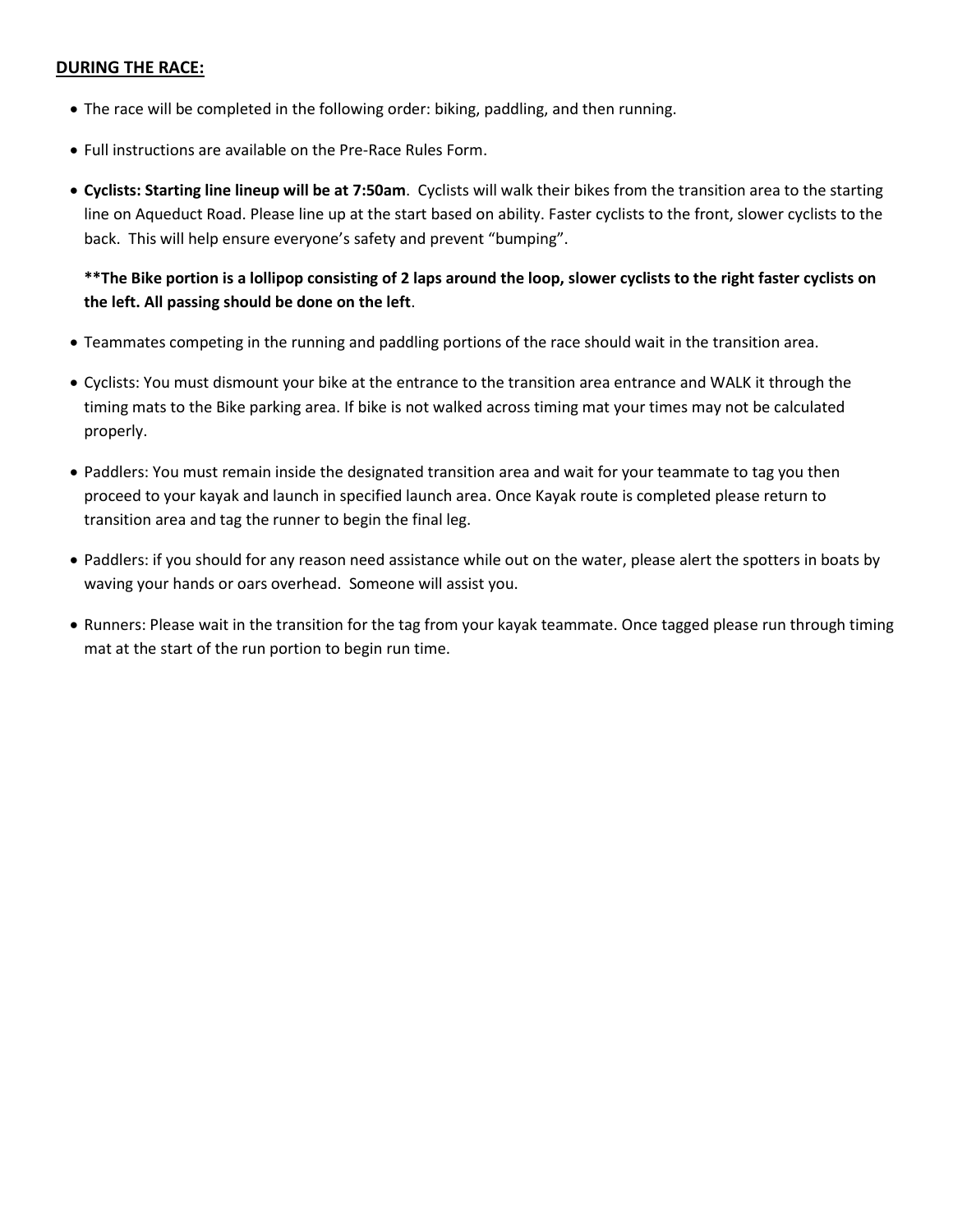#### **RACE FINISH:**

• Runners: Please note that in order to reach the finish line you must stay on Aqueduct Road past the Boat House store to the finish line. The finish and start line are the same location.

**\*All teammates should meet at finish line to get medals together.**

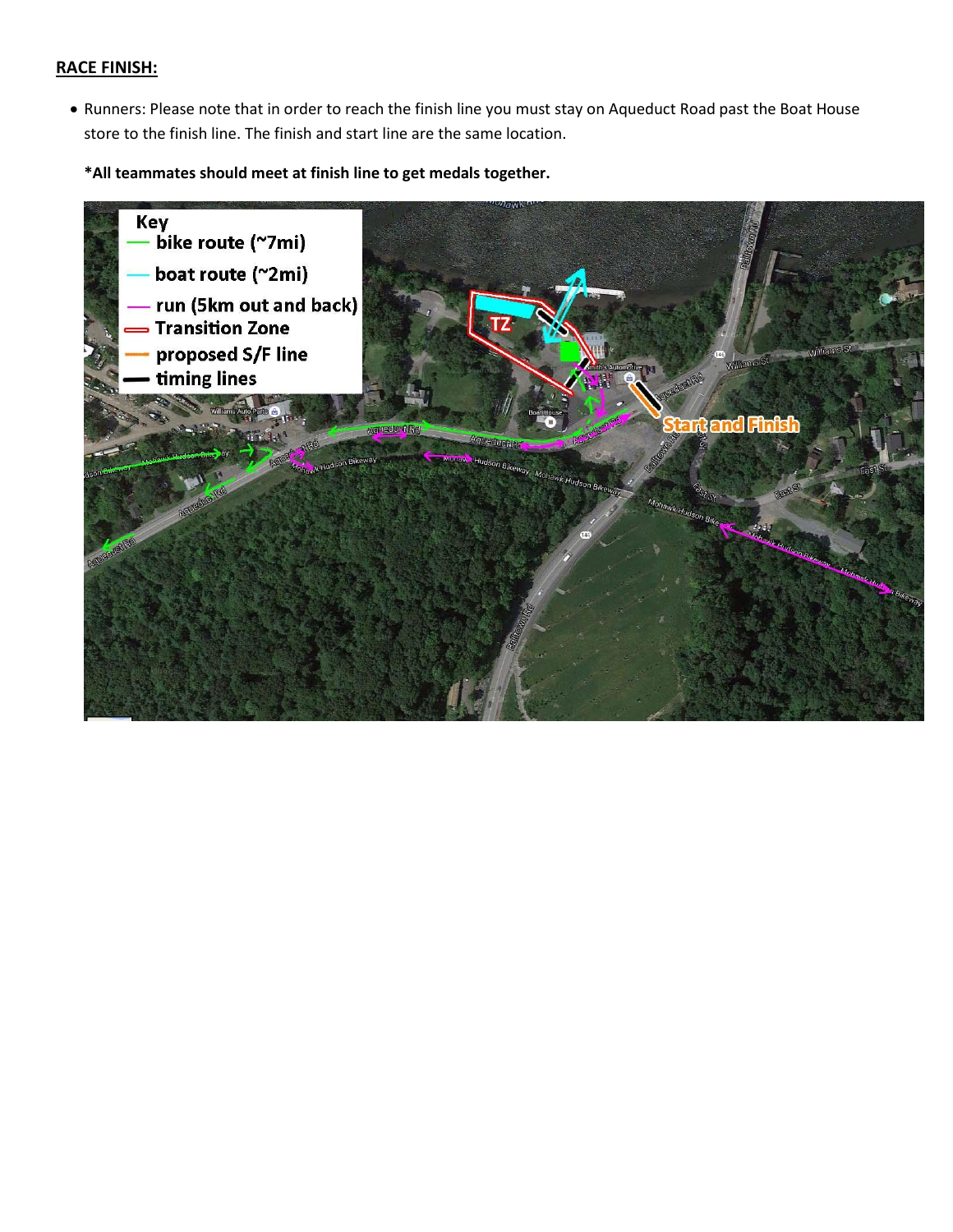## **PLEASE REMEMBER:**

- It is possible that resident vehicles may accidentally enter the race course. If this occurs, please move to the right hand side of the street and they will pass on left to nearest exit. Please share the space and be careful.
- There will be several street closures/detours/altered traffic patterns on Race Day. Please be aware of the following:
	- *Aqueduct Road will be CLOSED TO VEHICULAR TRAFFIC between 7:30am and approximately 10:30am.*
	- *Anthony Street will be CLOSED TO VEHICULAR TRAFFIC between 8am and approximately 9am. Traffic will be diverted to Technology Drive where vehicles will be allowed to cross at the discretion police and/or flaggers.*
	- *North End Drive, South Ravine Road and Hillside Avenue will be open to LOCAL TRAFFIC ONLY between 8am and approximately 9am.*
	- *Motorists should be aware that bicyclists and runners will be using the streets; extreme caution should be exercised while the race is ongoing.*
- *Keeping racers safe is a priority concern*. In order for racers to be completely aware of their surroundings, **the use of headphones is NOT advised.**
- Please stay hydrated during the race! There will be one water station on the running portion of the course at the turnaround (Mile 1.55), as well as a water station at the equipment/transition area. Please take advantage of them.
- Cyclists: please bring a water bottle with you for your bike, as there will be no water stations along the bike route.
- There will be a First Aid Station near the Start/Finish Area.

## **AFTER THE RACE:**

- After you have completed the race, please leave your equipment in the Equipment/Transition Area or move to shuttle pickup area where you may return your equipment to your vehicle.
- Please stop by the Snack Table and enjoy some healthy snacks and water!

## **Pre-Race Checklist – Things to Bring**

- Bicycle *Check your bike to make sure the tires are inflated and the chain is tight and everything is in working order*
- Bike helmets t*hese are mandatory; cyclists will not be allowed on the course without a helmet*
- Lifejacket *these are mandatory; paddlers will not be allowed on Mohawk River without a lifejacket*
- Water bottle for your bike *(there are no water stations on the bike course)*
- Running Shoes, Socks
- Boat (canoe or kayak), paddles
- Towels for transition area
- Sunscreen
- Snacks, if desired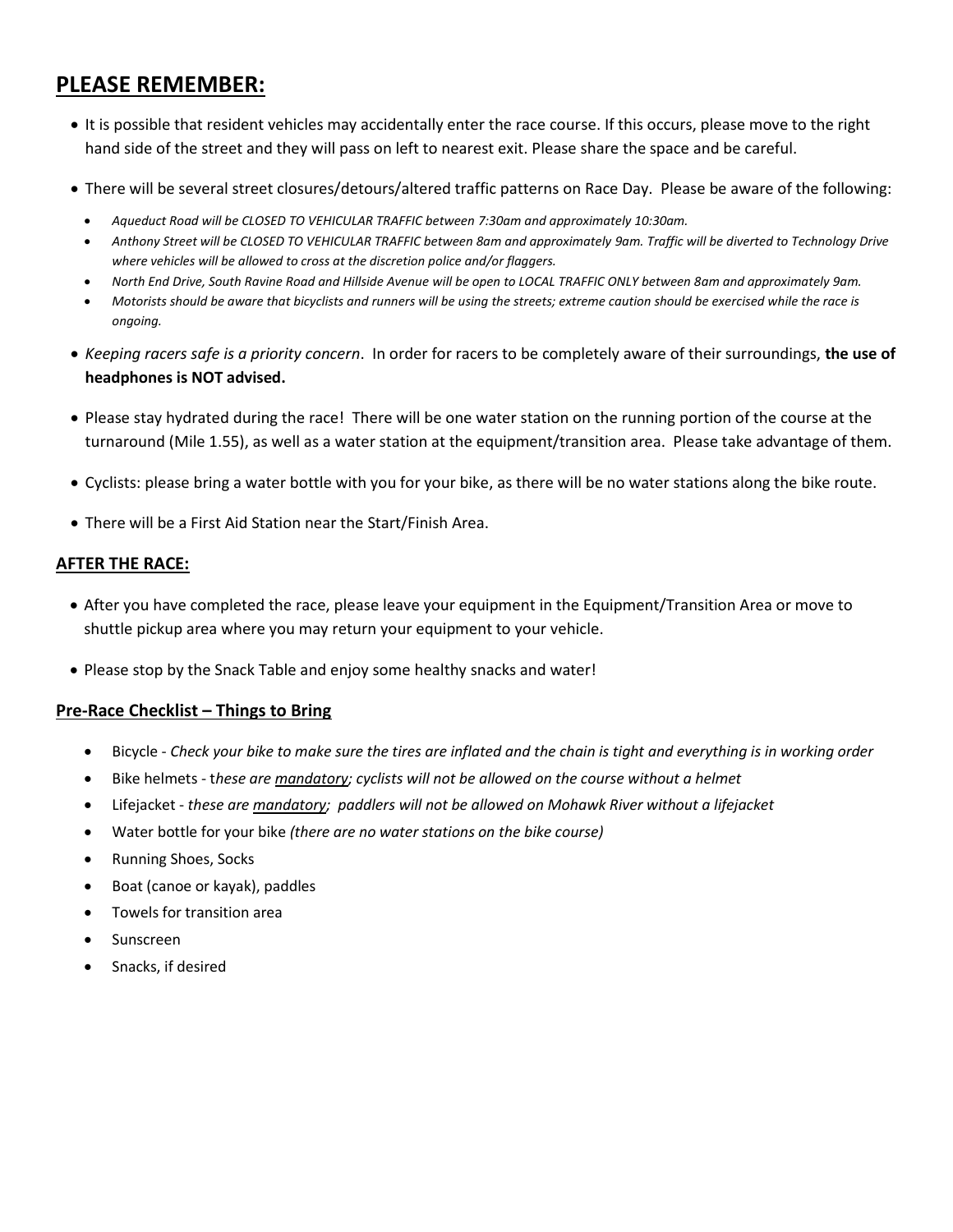## **EVENT INFORMATION AND RACE RULES**

Participants should be adequately trained and fit before entering this competition. All participants should be healthy and in good physical condition according to their primary care physician.

All participants must wear safety equipment for all activities. Bibs with team identification numbers will be distributed at race day check-in and must be worn for the duration of the entire race. Chip timers will be used for timing of all event portions.

All participants must be registered before the start of the race. Registration fee is due at time of entry. If registering on the day of the race, please note that only checks and/or cash will be accepted. Please make all checks payable to "Schenectady County"

A team can consist of at least two (2) or as many as four (4) members.

All participants must select competition categories at registration. *Only registered participants may compete.* List all team members and be sure to name your team.

Water will be provided during the entire race. The run course will have one (1) water station as part of the course on at the entrance to the Mohawk Bikeway; the bike and paddle courses will not have water stations. Water will be available at the start/finish line area. Participants are encouraged to bring their own water containers for the bike and kayak/canoe courses.

#### All participants must wear safety equipment for all activities.

All participants are responsible for gear: bikes, helmets, kayaks, canoes, paddles, life preservers and all personal belongings. **If kayak is rented with registration they will be available at race site and will come with lifejacket and paddles.**

All users of Aqueduct Park must obey the park use rules set forth by the Town of Niskayuna Parks Department.

No alcoholic beverages or glass containers of any kind will be allowed in the parks or anywhere on the race routes.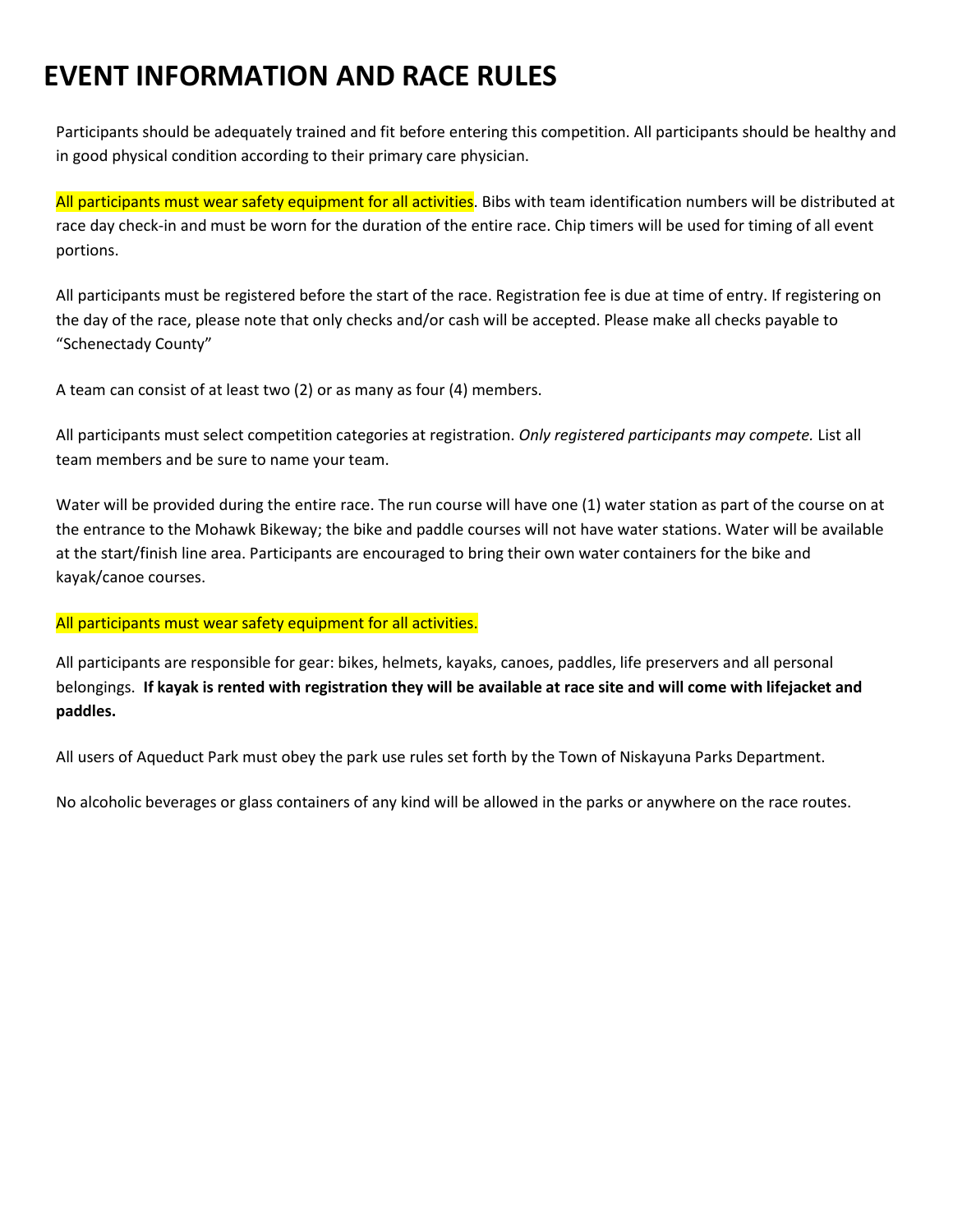## **GENERAL CONDUCT**

## **Run Conduct:**

- Participants must run or walk the entire run course. All runners must remain within the designated course. In areas where there is shared vehicular traffic, runners must remain to the extreme right of the road and obey all normal traffic laws.
- Participants are expected to show proper etiquette and sportsmanship to fellow runners.

## **Bike Conduct:**

- All bike types are allowed.
- Cyclists must remain on the designated course.
- Participants should use caution when changing position throughout the course and are encouraged to use hand signals. Cyclists, who intentionally obstruct another cyclist's ability to participate, create a danger for other participants or endanger the wellbeing of themselves or other cyclists, will be disqualified.
- Drafting/Passing: Cyclists should follow typical USTA rules and keep about 20 feet (or 3 bike lengths) between themselves and other cyclists unless actively passing. Click here for the USTA rules on drafting, passing, and [other codes of conduct.](http://www.3-fitness.com/tarticles/drafting.htm)
- Those who choose not to complete the course must remain to the extreme right of the road so as to avoid being hit by another cyclist and/or causing a backup of participants.
- **Cyclists are required to wear helmets. Any cyclist who refuses to wear a helmet will not be allowed to participate in the race.**

## **Kayak/Canoe Conduct:**

- **Life jackets must be worn and correctly fastened by each participant kayaking or canoeing**. Each Kayak may hold 1-2 participants. Each canoe must hold 2 participants.
- Only team members will be permitted to help put kayak/canoe in and out of water.
- All participants must remain in their boats at all times and following the outlined water path. Participants who leave the designated water path will be disqualified.
- Participants must use caution when passing fellow participants and navigating the waterway. Participants are encouraged to use hand signals.
- Those who choose not to complete the course must remain to the extreme right of the waterway so as to avoid being hit by another boat and/or causing a backup of participants.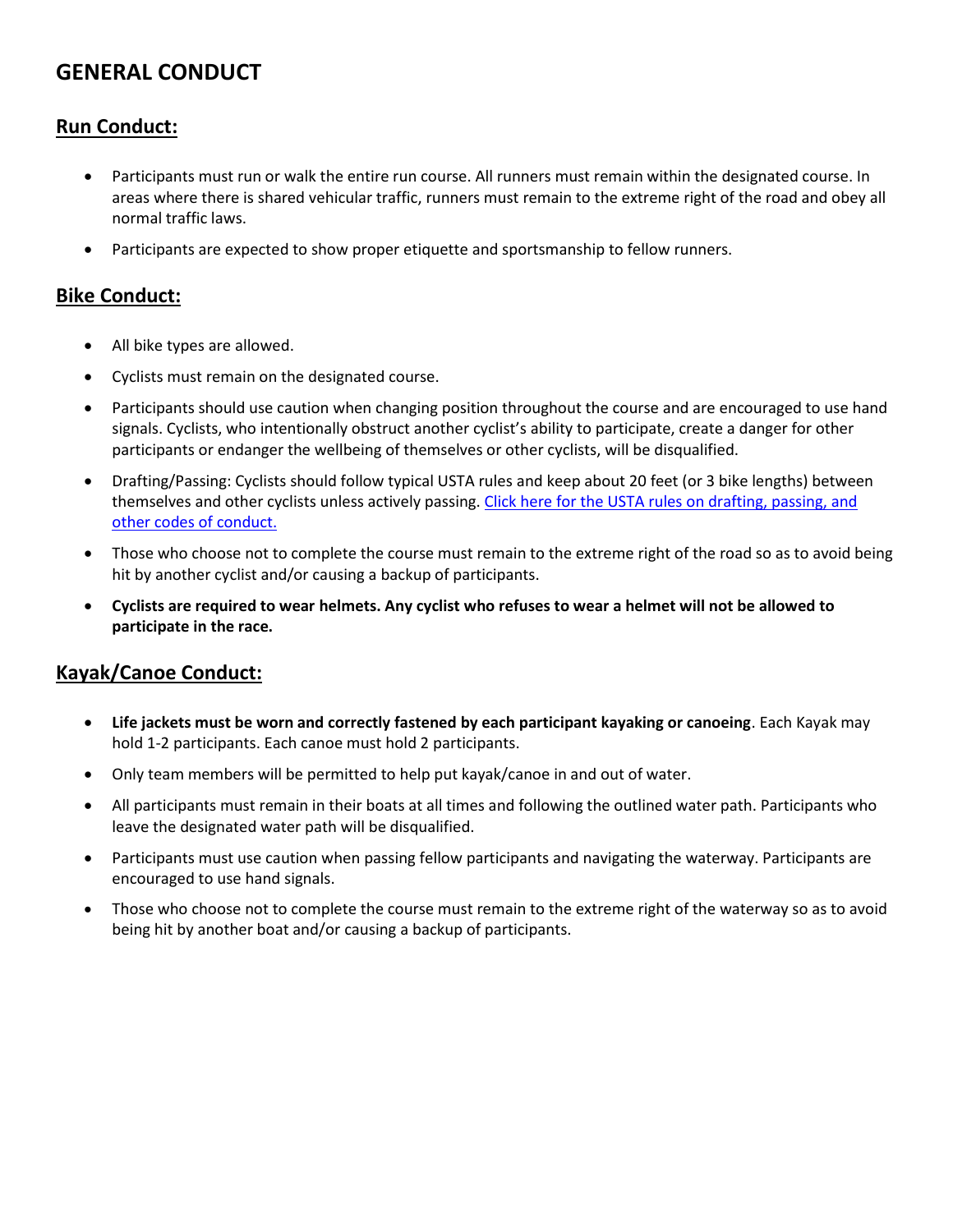

# **Bike Route** Lollipop w/2 laps on the loop.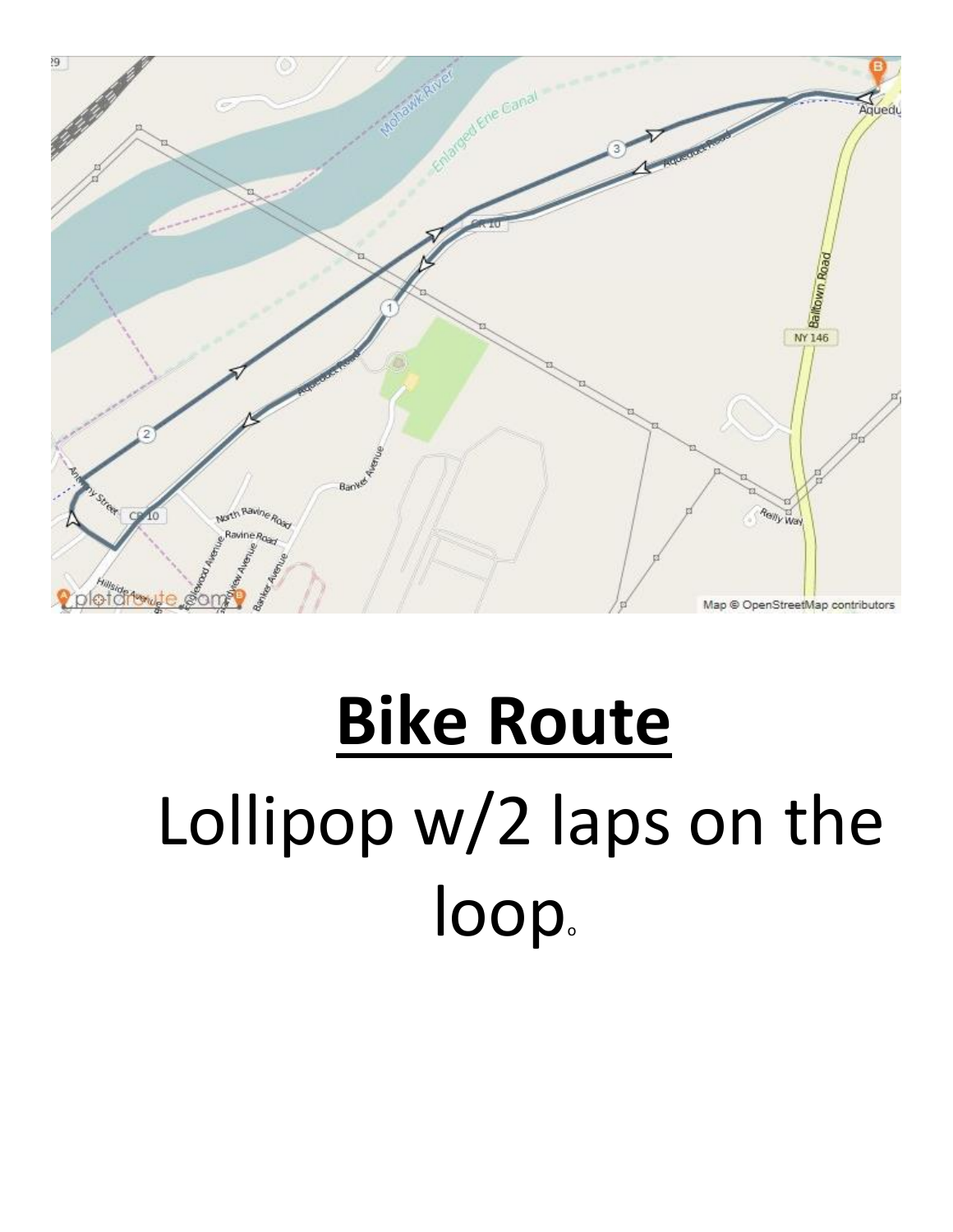

## **Paddle**

There will be buoys in the water to mark the course. Please stay to the right of the buoys at all times. The turnaround point will be at the docks of the Mohawk Valley Marine. There will be fire/safety boats along the paddle course and at the turnaround point.